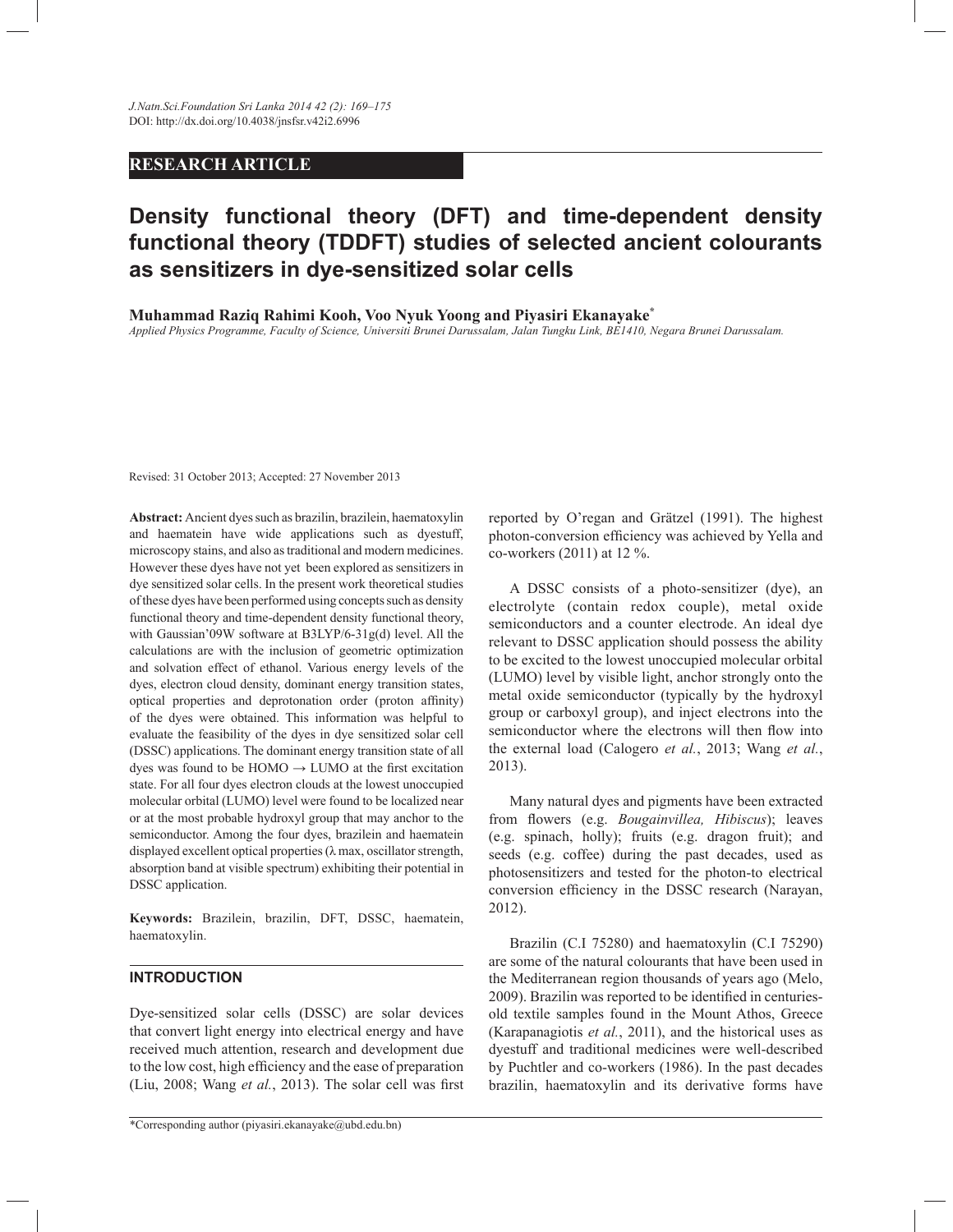been widely used as microscopy stains for biological samples (Puchtler et al., 1986) and for colourimetric detection of metals such as tin, aluminium and molybdate (Sastry *et al.*, 1989). In the recent years these dyes have been widely studied in pharmaceutical research, which includes uses as anti-convulsant (Baek *et al.*, 2000), immunosuppressant (Ye *et al.*, 2006), anti-inflammatory drug (Wu *et al.*, 2011), as well as in HIV (Ishii *et al.*, 2012) and cancer drug research (Kim *et al.*, 2012).

 Brazilin is extracted from red wood such as *Caesalpinia brasiliensis*, *C. echinata* and *C. sappan,* and haematoxylin is extracted from *Haematoxylum campechianum* (Puchtler *et al.*, 1986; Melo, 2009; Ishii *et al.*, 2012; Tong *et al.*, 2014). The molecular structure of brazilin and haematoxylin are almost similar, with haematoxylin possessing one hydroxyl group more than brazilin (Figure 1). Both brazilin and haematoxylin can be oxidised in lye, alkaline solutions or by oxidizing agents to yield brazilein and haematein, respectively (Livingstone, 1987; Ishii *et al.*, 2012). Brazilin and haematoxylin are not considered as dyes under treatises on staining (Culling, 1963; Puchtler *et al.*, 1986) because both dyes are colourless when in pure form (Weigl *et al.*, 2009). However, the oxidized forms of brazilin and haematoxylin are coloured (Rosenberg, 2008).

 So far brazilin, haematoxylin and their oxidized forms have not been explored for DSSC applications. Moreover, these dyes possess hydroxyl groups, which can serve as an anchoring group to the semiconductor (Calogero *et al.*, 2013). The main aim of this theoretical



**Figure 1:** Molecular structure of brazilin, brazilein, haematoxylin and haematein. The hydroxyl groups of the dyes are labelled as H1, H2, H3, H4 and H5.

study was to investigate the possibility of using such dyes as photo-sensitizers in DSSC applications.

## **COMPUTATIONAL DETAILS**

Spartan'10 software package was used for constructing the structure of the molecules and obtaining the molecular geometric coordinates (Deppmeier *et al.*, 2011). Both density functional theory (DFT) and time-dependent density functional theory (TDDFT) calculations were carried out using Gaussian'09W software package (Frisch *et al.*, 2010). B3LYP hybrid functional and  $6-31g(d)$  basis set were applied to DFT and TDDFT calculation. Molecular geometric optimizations were carried out using B3LYP/6-31g(d) level of theory with the inclusion of solvation effect of ethanol. The molecular orbital plots were visualised at isovalue of density of 0.03 using GaussView Version 5 (Dennington *et al.*, 2009). Deprotonation order (proton affinity) was performed using B3LYP/6-31g(d) levels in gas phase (without solvation effect).

## **RESULTS AND DISCUSSION**

#### **Energy levels**

The main reason for including the solvation effect of ethanol in the calculation is because brazilin and haematoxylin are extracted in ethanol from redwood samples (Ye *et al.*, 2006). Table 1 summarizes the results of DFT and TDDFT calculations of the dyes with the inclusion of geometric optimization and solvation effect of ethanol at B3LYP/6-31g(d) level of theory.

 DFT calculates the energy levels of the dye molecule at particular transition states. The band gap of brazilein and haematein were 2.94 eV and 2.95 eV, respectively, whereas brazilin and haematoxylin were 5.47 eV and 5.45 eV. The similarities of the energy levels (brazilin *vs*  haematoxylin, and brazilein *vs* haematein) may be due to their similar molecular structures (Figure 1).

 The highest occupied molecular orbital (HOMO) and the lowest unoccupied molecular orbital (LUMO) energy levels of the oxidized dyes (brazilein and haematein) were almost equal, while a similar pattern was observed for energy levels of non-oxidized dyes (brazilin and haematoxylin).

 For efficient injection of the electron of the excited dye into the metal oxide semiconductor e.g.  $TiO<sub>2</sub>$ , the LUMO level of the dye needs to be higher than the conduction band edge of the semiconductor (Lee & Yang,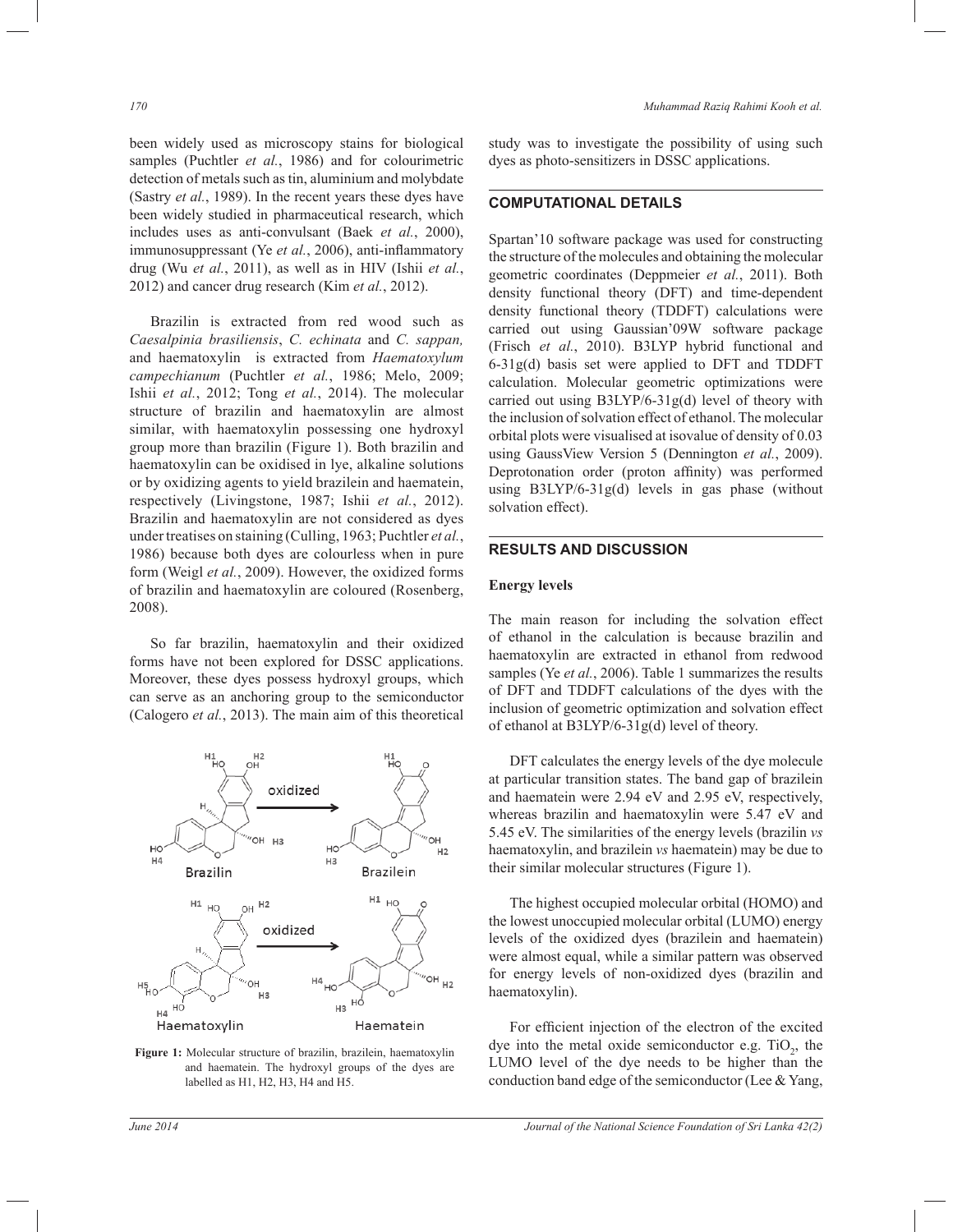|                  | <b>DFT</b> Calculation |                     |                  | <b>TDDFT</b> Calculation |      |                           |                              |                                                              |  |
|------------------|------------------------|---------------------|------------------|--------------------------|------|---------------------------|------------------------------|--------------------------------------------------------------|--|
| Photosensitizer  | HOMO<br>(eV)           | <b>LUMO</b><br>(eV) | Band gap<br>(eV) | Excitation<br>state      | (eV) | Calculated energy<br>(nm) | Oscillator<br>strength $(f)$ | *Transition<br>state (coefficient)                           |  |
|                  |                        |                     |                  | 1                        | 4.80 | 258                       | 0.138                        | $H-3 \rightarrow L + 3 = 0.26$<br>$H \rightarrow L = 0.65$   |  |
|                  |                        |                     |                  | $\overline{2}$           | 5.01 | 247                       | 0.031                        | $H-1 \rightarrow L+1 = 0.52$                                 |  |
| <b>Brazilin</b>  | $-5.66$                | $-0.19$             | 5.47             | 3                        | 5.07 | 245                       | 0.002                        | $H \rightarrow L + 1 = 0.69$                                 |  |
|                  |                        |                     |                  | $\mathbf{1}$             | 2.86 | 434                       | 0.701                        | $H \rightarrow L = 0.68$                                     |  |
|                  |                        |                     |                  | 2                        | 3.34 | 372                       | 0.125                        | $H-1 \rightarrow L = 0.68$                                   |  |
| <b>Brazilein</b> | $-5.55$                | $-2.61$             | 2.94             | 3                        | 3.45 | 360                       | 0.032                        | $H-3 \rightarrow L = 0.64$                                   |  |
|                  |                        |                     |                  | $\mathbf{1}$             | 4.80 | 259                       | 0.146                        | $H \rightarrow L = 0.64$                                     |  |
|                  |                        |                     |                  | 2                        | 4.93 | 252                       | 0.014                        | $H-1 \rightarrow L = 0.56$                                   |  |
| Haematoxylin     | $-5.64$                | $-0.19$             | 5.45             | 3                        | 5.11 | 243                       | 0.0001                       | $H-1 \rightarrow L = 0.37$<br>$H-1 \rightarrow L + 1 = 0.31$ |  |
|                  |                        |                     |                  | $\mathbf{1}$             | 2.86 | 434                       | 0.534                        | $H \rightarrow L = 0.62$                                     |  |
|                  |                        |                     |                  | $\overline{2}$           | 2.89 | 429                       | 0.182                        | $H-1 \rightarrow L = 0.63$<br>$H \rightarrow L = 0.28$       |  |
| Haematein        | $-5.57$                | $-2.62$             | 2.95             | 3                        | 3.36 | 370                       | 0.207                        | $H-2 \rightarrow L = 0.68$                                   |  |

**Table 1:** DFT and TDDFT calculation of the dyes with inclusion of geometric optimization and solvation effect of ethanol at B3LYP/6-31g(d) level of theory.

\*Coefficients higher than 0.2 were only listed in the table

2011; Calogero *et al.*, 2013). The band edge of  $TiO<sub>2</sub>$  is approximately at - 4.2 eV (relative to vacuum) (Heera & Cindrella, 2010) and the LUMO energy level of brazilin, haematoxylin, brazilein and haematein were - 0.19 eV, - 0.19 eV, - 2.61 eV and - 2.62 eV, respectively, indicating that the LUMO levels of all four dyes are higher than the conduction band edge of  $TiO<sub>2</sub>$ .

 The HOMO level of the dye needs to be sufficiently lower than the redox couple to ensure the efficient regeneration of the dye (Calogero *et al.*, 2013). The most widely used redox couple in the electrolyte of DSSC is the  $I^2/I^3$ - pairs where the estimated energy level is at - 4.8 eV (relative to vacuum) (Lee  $& Yang, 2011$ ). The HOMO of brazilin, haematoxylin, brazilein and haematein were - 5.66 eV, - 5.64 eV, - 5.55 eV and - 5.57 eV, respectively, which are more negative than the energy level of the redox couple.

## **Optical properties**

TDDFT calculation simulated the optical properties of the dyes. The first excitation state of all four dyes were predominantly a HOMO  $\rightarrow$  LUMO transition ( $\pi \rightarrow \pi^*$ type electron cloud transition), and all yield the highest oscillator strength (Table 1, Figure 2). The energy

transition for the second excitation state is HOMO -  $1 \rightarrow$ LUMO, while at the third excitation state, all four dyes displayed different energy transition states.

 The absorption bands of both brazilin and haematoxylin were in the UV region, whereas brazilein and haematein absorption bands were at the visible spectrum region. The estimated molar extinction coefficient ε of brazilin, brazilein, haematoxylin and haematein were 6600, 30200, 6400 and 31000 M<sup>-1</sup> cm<sup>-1</sup>, and the peak absorbance maxima  $\lambda_{\text{max}}$ , were 258 nm, 434 nm, 259 nm and 434 nm, respectively. The oxidized analogues of the dyes (brazilein and haematein) were observed to produce stronger absorption bands than the non-oxidized dyes (brazilin and haematoxylin).

 Both brazilin and haematoxylin were reported to have the same  $\lambda_{\text{max}}$  at 292 nm (experimental UV-vis data). Thier oxidized analogues (brazilein and haematein) were reported to have their  $\lambda_{\text{max}}$  at 445 nm (Bettinger & Zimmermann, 1991; Dong *et al.*, 1997; Gulmini *et al.*, 2013). The suggested reason for brazilin and haematoxylin to have the same UV-vis absorption maxima may be due to the similarity in the chemical structure (Figure 1), and the same reason is suggested for the oxidized analogues of the dyes. These reported experimental UV-vis data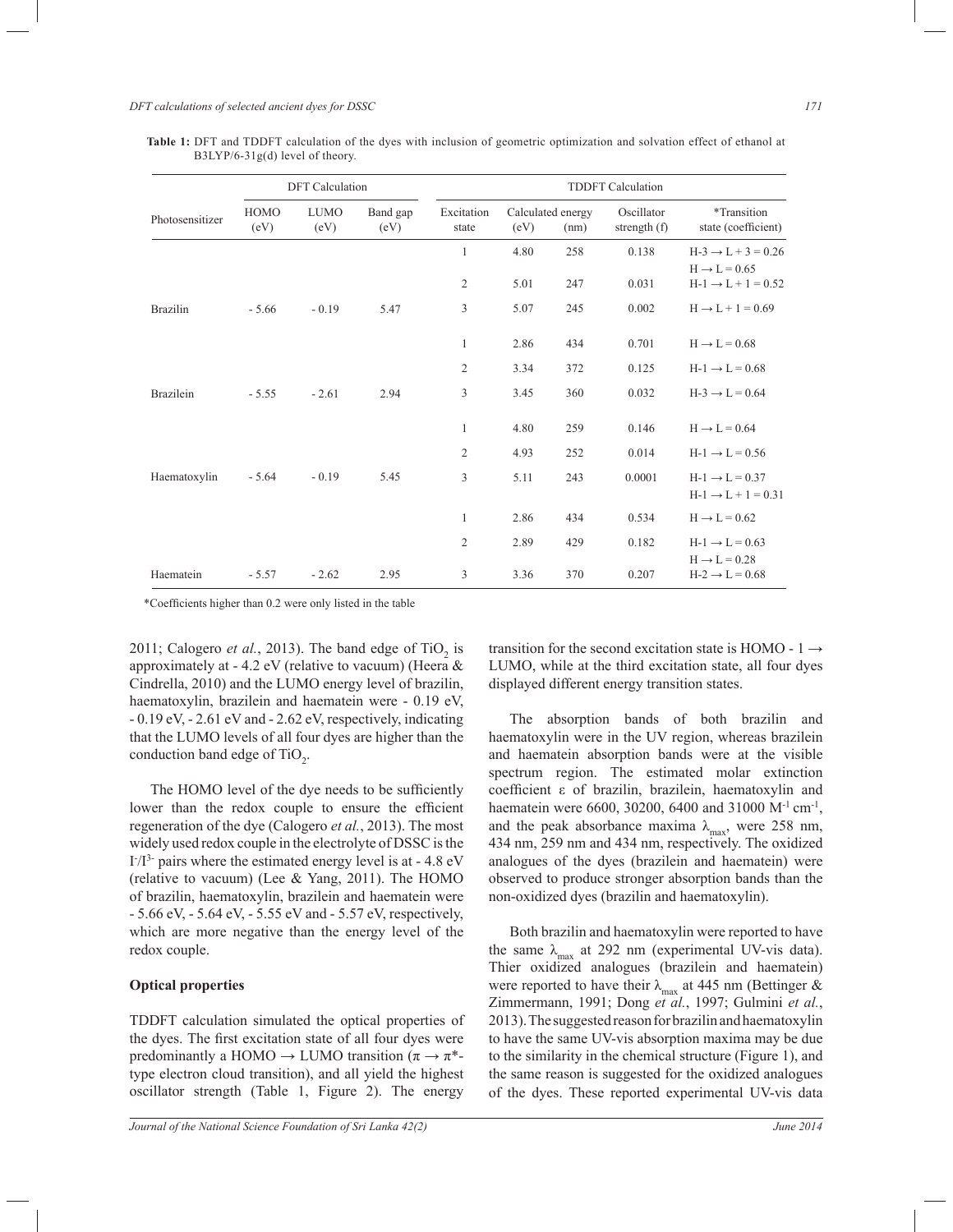are close to the theoretical values obtained by TDDFT calculation. Furthermore, the absorption band pattern of the experimental UV-vis absorption spectra of both haematoxylin and haematein (not shown here) (Bettinger & Zimmermann, 1991) resemble the UV-vis absorption spectra (Figure 2) derived from TDDFT.

 Oscillator strength *f*, is the strength of the transition of the dye from one energy state to another (i.e. from HOMO to LUMO) and is related to light harvesting efficiency (LHE) (Wang *et al.*, 2013). The value of the oscillator strength determines the capability of the dye as a photo-sensitizer. A higher oscillator strength indicates the more usefulness of the dye as a photo-sensitizer (Heera & Cindrella, 2010). The oscillator strength (at first excitation state) of brazilein and haematein were 0.701 and 0.534, respectively, while brazilin and haematoxylin were 0.138 and 0.146. At the second and third excitation states, the oscillator strength of all four dyes were much lower than at the first excitation state. It was deduced that the oxidized dyes (brazilein and haematein) are better photo-sensitizers than non-oxidized dyes (brazilin and haematoxylin).

#### **Deprotonation (proton affinity)**

Deprotonation is the energy difference between the optimized protonated and deprotonated molecules, usually calculated in the gas phase. No solvation effect is included in the calculation because the solvation sphere is artificially restricted (Qin & Clark, 2007; Liu, 2008).

 The hydroxyl (-OH) group and the carboxyl group (-COOH) are the two common functional groups of a natural dye that anchors the dye molecules to the metal oxide semiconductor such as  $TiO<sub>2</sub>$  (Heera & Cindrella, 2010; Calogero *et al.*, 2013). By calculating the proton affinity, it can be determined as to which of the hydroxyl groups of a dye is the most probable anchor group. The group with the lowest value of the proton affinity indicates the most probable group that anchors to the metal oxide semi conductor (Qin & Clark, 2007; Heera & Cindrella, 2010).

 Brazilin molecule contains four hydroxyl groups. The deprotonation order of brazilin starting from the lowest energy value was  $H2 < H1 \approx H4 < H3$  (Table 2). As H2 of brazilin has the lowest energy, it is the most probable anchoring group. Brazilein contains only three hydroxyl groups, and the deprotonation order was H3 <  $H1 < H2$ , thus H3 is the most probable anchoring group of brazilein.

Haematoxylin contains five hydroxyl groups, and the deprotonation order is  $H2 < H5 < H1 < H4 < H3$ . The most probable anchoring group is H2. The deprotonation

energy values of H2 and H5 are close (difference of 5.2 Kcal mol-1), and thus H5 may also be favourable as an anchoring group. Haematein contains four hydroxyl groups and the deprotonation order is H4 < H3 < H1 < H2. The most probable anchoring group of haematein is H4.

#### **Electronic structure**

The model of electronic structure of the dyes as seen in Figure 3, displays the density of the electron clouds at different energy levels. The information regarding where the electron clouds are concentrated will be useful to predict whether the electron transfer system is efficient. Brazilin molecule consists of two major units, which are the 3,4-dihydro-*2H*-chromen-3,7-diol unit (CMD) and the 2,3-dihydro-*1H*-indene-5,6-diol unit (IDD) (Figure 1). At HOMO - 1 level, the  $\pi$ -type electron cloud was localized in the CMD unit, while at HOMO level, the  $\pi$ -type electron clouds shifted to the IDD unit (Figure 3). At LUMO level, the  $\pi^*$ -type (anti-bonding) electron clouds delocalized over the entire molecules, with much denser electron clouds localized at the IDD unit. LUMO - 1 level displayed the same electron cloud pattern as LUMO level, except that denser electron clouds were found to localize in the CMD unit. As previously mentioned the first excitation state of the dye is a HOMO  $\rightarrow$  LUMO transition. The injection of electrons to the metal oxide semiconductor is mostly facilitated by the dense electron clouds localized near to the anchoring group (H2 hydroxyl group) at the LUMO level.

 Brazilein dye consists of a CMD unit and a 6-hydroxyl-2,3-dihydro-*5H*-inden-5-one unit (HDI). At HOMO - 1 and HOMO level,  $\pi$ -type electron clouds were observed to delocalize over the entire molecule. At LUMO level, the delocalization of  $\pi^*$ -type electron clouds over the entire molecules were observed. The electron cloud covering the anchoring group (H3 hydroxyl group) at LUMO level can facilitate the injection of the electrons into the metal oxide semiconductor. At LUMO - 1, the  $\pi^*$ -type electron clouds delocalized over the entire molecule, and a higher density of electron cloud is observed at the CMD unit.

**Table 2:** Energy values of the deprotonation order (proton affinity) of the oxidized and non-oxidized dyes in Kcal mol-1

| Sensitizers      | Deprotonation order (Kcal mol-1) |         |         |                    |        |  |  |  |
|------------------|----------------------------------|---------|---------|--------------------|--------|--|--|--|
|                  | $-H1^+$                          | $-H2^+$ | $-H3^+$ | $-H4$ <sup>+</sup> | $-H5+$ |  |  |  |
| <b>Brazilin</b>  | 341.1                            | 326.1   | 358.1   | 341.7              |        |  |  |  |
| <b>Brazilein</b> | 3341                             | 344.0   | 313.0   |                    |        |  |  |  |
| Haematoxylin     | 341.7                            | 326.7   | 3599    | 347.0              | 331.9  |  |  |  |
| Haematein        | 334.8                            | 345.0   | 330.2   | 306.2              |        |  |  |  |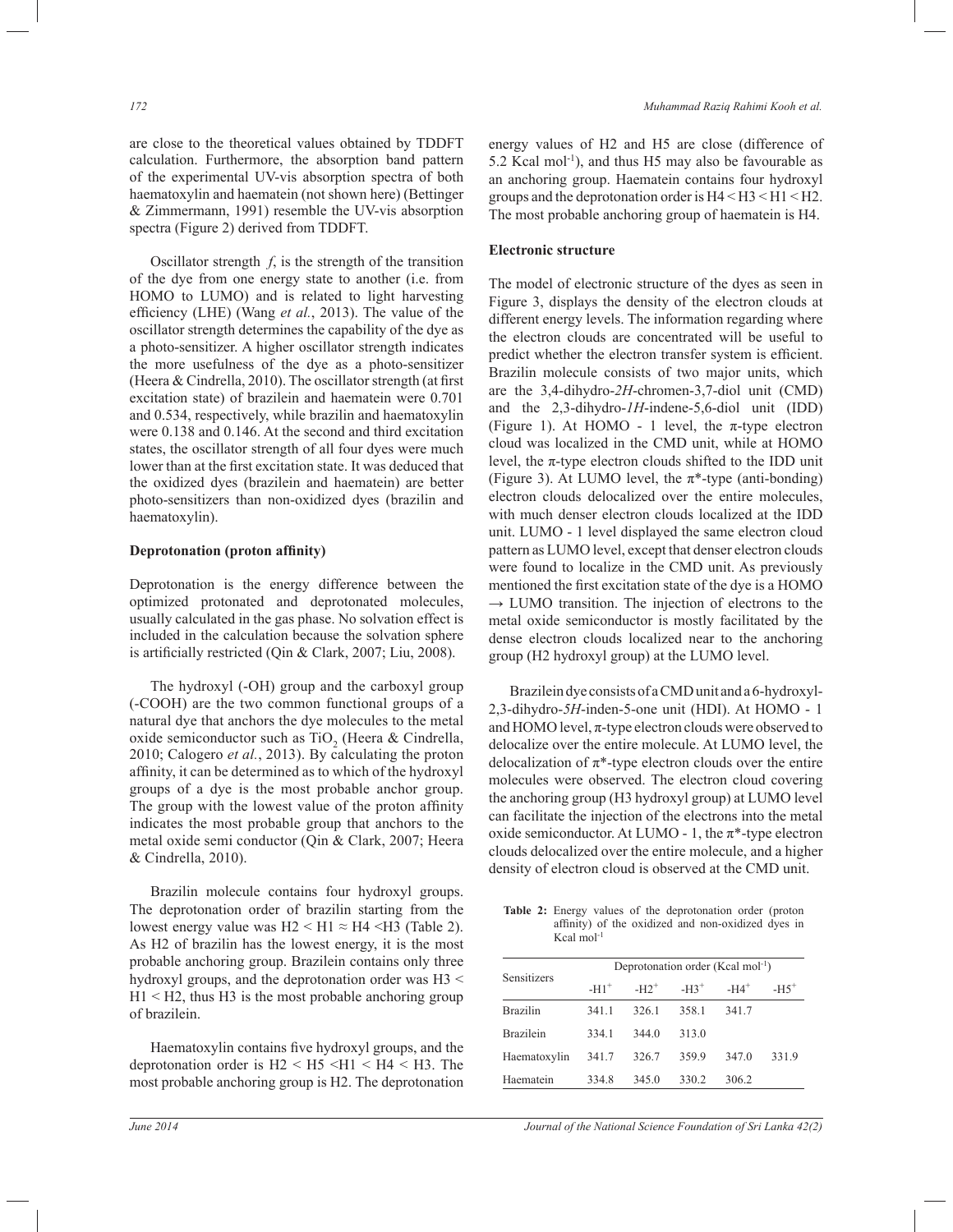

**Figure 2:** Simulated UV-vis absorption spectra of brazilin, brazilein, haematoxylin and haematein



Figure 3: Electron structures of the dyes, at various energy levels. Models were visualized using GaussView 5 at isovalue of density  $= 0.03$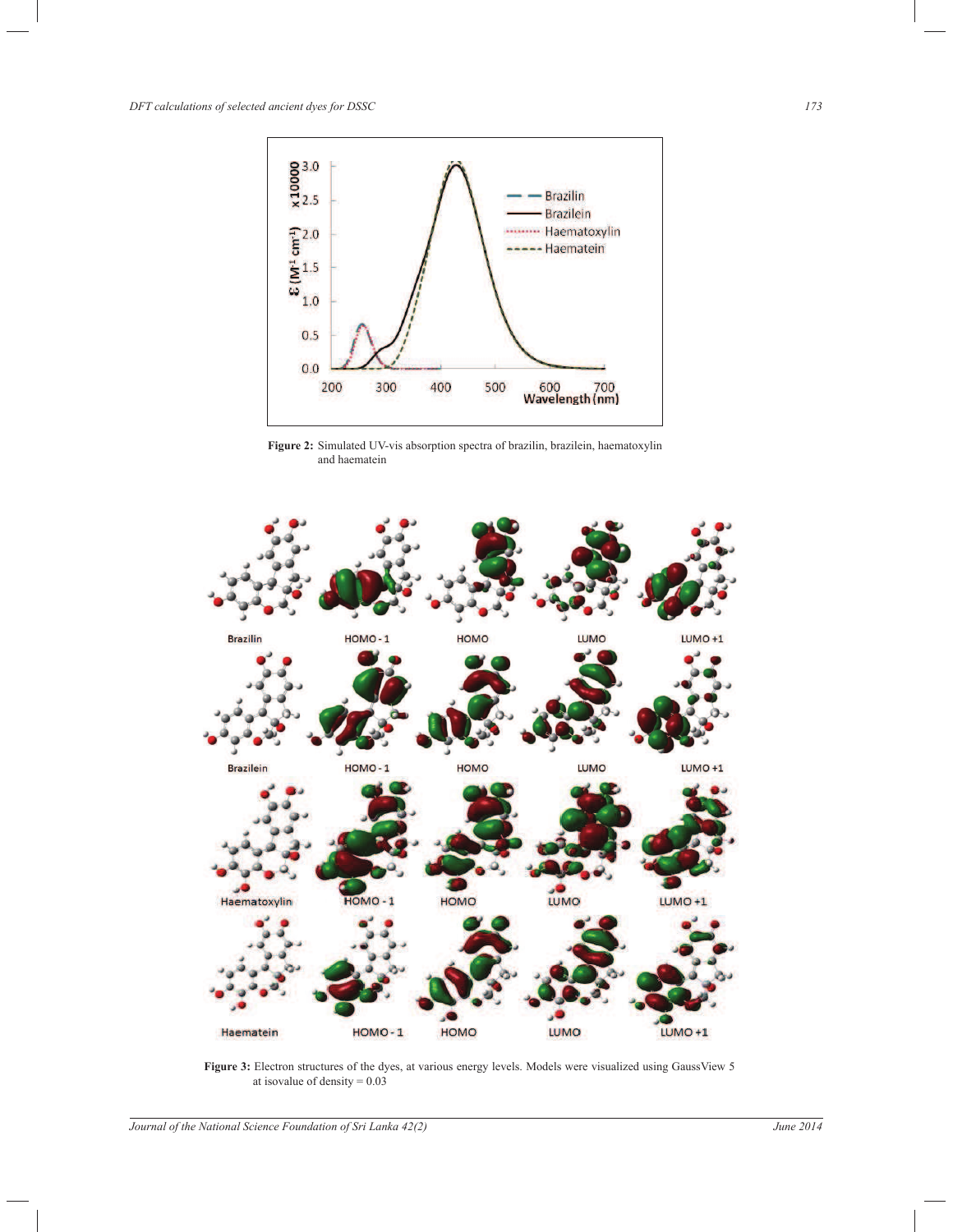Haematoxylin consists of a 3,4-dihydro-*2H*-chromen-3,6,7-triol unit (CMT) and an IDD unit. Delocalization of the electron clouds was observed for HOMO – 1, HOMO, LUMO and LUMO +1 level. HOMO -1 and HOMO level electron clouds are  $\pi$ -type, whereas LUMO and LUMO +1 are  $\pi^*$ -type. The density of the electron clouds was observed to be higher in the IDD unit of LUMO while it was higher in the CMT unit at LUMO + 1 level. With a dense electron cloud localized close to the anchoring group (H2 hydroxyl group) during LUMO, electron transfer to the metal oxide semiconductor is favourable for  $HOMO \rightarrow LUMO$  transition.

 Haematein consists of a CMT unit and a HDI unit. Localization of  $\pi$ -type electron at the CMT unit was observed at HOMO -1, while at HOMO level delocalization of the  $\pi$ -type electron cloud was observed over the entire molecule. At LUMO level,  $\pi^*$ -type electron clouds are delocalized over the entire molecule. As the anchoring group (H4 hydroxyl group) is covered by electron clouds at LUMO level, electrons can be injected into the metal oxide semiconductor. Lastly, at LUMO + 1 level, the  $\pi^*$ -type electron cloud was localized in CMT unit, and with lower density of electron cloud localized at the 2-hydroxylcyclohexa-2,5-dien-1 one unit of HDI unit exposing the cyclopentene ring.

 When taking both the deprotonation energies and the electronic structure into account, it is possible to deduce which particular anchoring group of the molecule is the most favourable (Ekanayake *et al.*, 2013). The hydroxyl anchoring group with the lowest deprotonation energy of brazilin, haematoxylin and their oxidized analogues are covered with electron clouds at LUMO level, thus these anchoring groups are deduced to be the most profitable to attach to the metal-oxide semiconductor.

# **CONCLUSION**

All four dyes displayed a  $HOMO \rightarrow LUMO$  transition at the first excitation state. The hydroxyl groups of the dyes brazilin, brazilein, haematoxylin and haematein that have a potential to anchor to the semiconductor are H2, H3, H2 and H4 group, respectively. At LUMO level, the electron clouds of all four dyes appear near or at the anchoring group of the dyes, which facilitates electron injection into the metal oxide semiconductor. The LUMO of all four dyes is higher than the conduction band edge of  $TiO<sub>2</sub>$ , which is favourable for efficient electron injection. The HOMO level of the four dyes is lower than the redox couples  $(I<sup>13</sup>)$ , which helps to regenerate the dye. Of the four dyes investigated, the analysis of calculated optical properties revealed that brazilein and haematein have the potential as sensitizers in dye sensitized solar cells.

# **Acknowledgement**

Universiti Brunei Darussalam (UBD) research grant UBD/PNC2/2/RG/1(176) and Brunei Research Council Science and Technology research grant (S & T 17) are acknowledged for financial support.

#### **REFERENCES**

- 1. Baek N.I., Jeon S.G., Ahn E.M., Hahn J.T., Bahn J.H., Jang J.S., Cho S.W., Park J.K. & Choi S.Y. (2000). Anticonvulsant compounds from the wood of *Caesalpinia sappan* L.. *Archives of Pharmacal Research* **23**: 344 − 348. DOI: http://dx.doi.org/10.1007/BF02975445
- 2. Bettinger C. & Zimmermann H.W. (1991). New investigations on hematoxylin, hematein, and hemateinaluminium complexes. *Histochemistry* **96**: 215 − 228. DOI: http://dx.doi.org/10.1007/BF00271540<br>3. Calogero G., Sinopoli A., Citro I., Di Mar
- 3. Calogero G., Sinopoli A., Citro I., Di Marco G., Petrov V., Diniz A.M., Parola A.J. & Pina F. (2013). Synthetic analogues of anthocyanins as sensitizers for dye-sensitized solar cells. *Photochemical and Photobiological Sciences*  **12**: 883 − 894.

DOI: http://dx.doi.org/10.1039/c3pp25347c

- 4. Culling C.F.A. (1963). *Handbook of Histopathological Techniques: (Including Museum Technique).* Butterworths, London, UK.
- 5. Dennington R., Keith T. & Millam J. (2009). Semichem Inc., Shawnee Mission, USA.
- 6. Deppmeier B., Driessen A., Hehre T., Hehre W., Johnson J., Klunzinger P., Leonard J., Ohlinger W., Pham I. & Pietro W. (2011). Wavefunction Inc, Irvine, CA.
- 7. Dong S.K., Nam-In B., Sei R.O., Keun Y.J., Im S.L. & Hyeong-Kyu L. (1997). NMR assignment of brazilein. *Phytochemistry. The International Journal of Plant Biochemistry and Molecular Biology* **46**: 177 − 178.
- 8. Ekanayake P., Kooh M.R.R., Kumara N.T.R.N., Lim A., Petra M.I., Voo N.Y. & Lim C.M. (2013). Combined experimental and DFT-TDDFT study of photo-active constituents of *Canarium odontophyllum* for DSSC application. *Chemical Physics Letters* **585**: 121 − 127. DOI: http://dx.doi.org/10.1016/j.cplett.2013.08.094
- 9. Frisch M.J. *et al.* (72 authors) (2010). Gaussian, Inc., Wallingford, USA .
- 10. Gulmini M., Idone A., Diana E., Gastaldi D., Vaudan D. & Aceto M. (2013). Identification of dyestuffs in historical textiles: strong and weak points of a non-invasive approach. *Dyes and Pigments* **98**: 136 − 145.

DOI: http://dx.doi.org/10.1016/j.dyepig.2013.02.010

11. Heera T.R. & Cindrella L. (2010). Molecular orbital evaluation of charge flow dynamics in natural pigments based photosensitizers. *Journal of Molecular Modeling* **16**:  $523 - 533$ .

DOI: http://dx.doi.org/10.1007/s00894-009-0569-z

12. Ishii H., Koyama H., Hagiwara K., Miura T., Xue G., Hashimoto Y., Kitahara G., Aida Y. & Suzuki M. (2012). Synthesis and biological evaluation of deoxy-hematoxylin derivatives as a novel class of anti-HIV-1 agents. *Bioorganic*